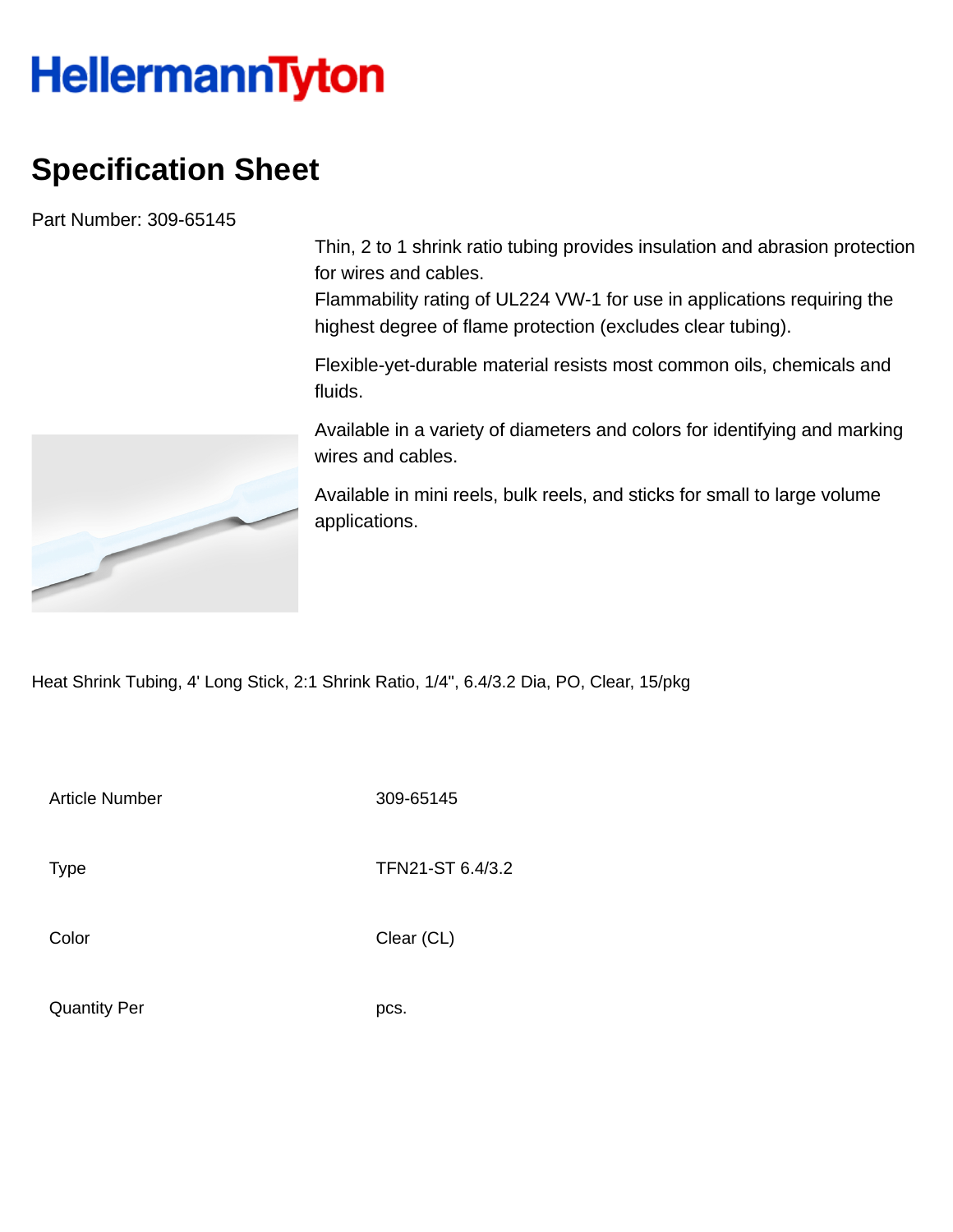| <b>Product Description</b>   | TFN21 is a highly flexible thin wall heat shrink tubing with a 2 to 1<br>shrink ratio and excellent flame retardant properties. In addition to<br>providing insulation and abrasion protection for wires and cables, the<br>polyolefin material also offers resistance to oils, solvents and<br>chemicals. Available in mini reels, bulk reels and sticks, for small to<br>large volume applications. |  |  |
|------------------------------|-------------------------------------------------------------------------------------------------------------------------------------------------------------------------------------------------------------------------------------------------------------------------------------------------------------------------------------------------------------------------------------------------------|--|--|
| <b>Short Description</b>     | Heat Shrink Tubing, 4' Long Stick, 2:1 Shrink Ratio, 1/4", 6.4/3.2 Dia,<br>PO, Clear, 15/pkg                                                                                                                                                                                                                                                                                                          |  |  |
| <b>Global Part Name</b>      | TFN21-ST 6.4/3.2-PO-X-CL                                                                                                                                                                                                                                                                                                                                                                              |  |  |
| Variant                      | Thin-Wall                                                                                                                                                                                                                                                                                                                                                                                             |  |  |
| Nominal Diameter (Imperial)  | 0.25                                                                                                                                                                                                                                                                                                                                                                                                  |  |  |
| Nominal Diameter (Metric)    | 6.4                                                                                                                                                                                                                                                                                                                                                                                                   |  |  |
| Wall Thickness WT (Imperial) | .022                                                                                                                                                                                                                                                                                                                                                                                                  |  |  |
| Wall Thickness WT (Metric)   | 0.56                                                                                                                                                                                                                                                                                                                                                                                                  |  |  |
|                              |                                                                                                                                                                                                                                                                                                                                                                                                       |  |  |
| Material                     | Polyolefin, cross-linked (PO-X)                                                                                                                                                                                                                                                                                                                                                                       |  |  |
| <b>Material Shortcut</b>     | PO-X                                                                                                                                                                                                                                                                                                                                                                                                  |  |  |
| Flammability                 | UL 224 VW-1 (except clear)                                                                                                                                                                                                                                                                                                                                                                            |  |  |
| Halogen Free                 | No                                                                                                                                                                                                                                                                                                                                                                                                    |  |  |